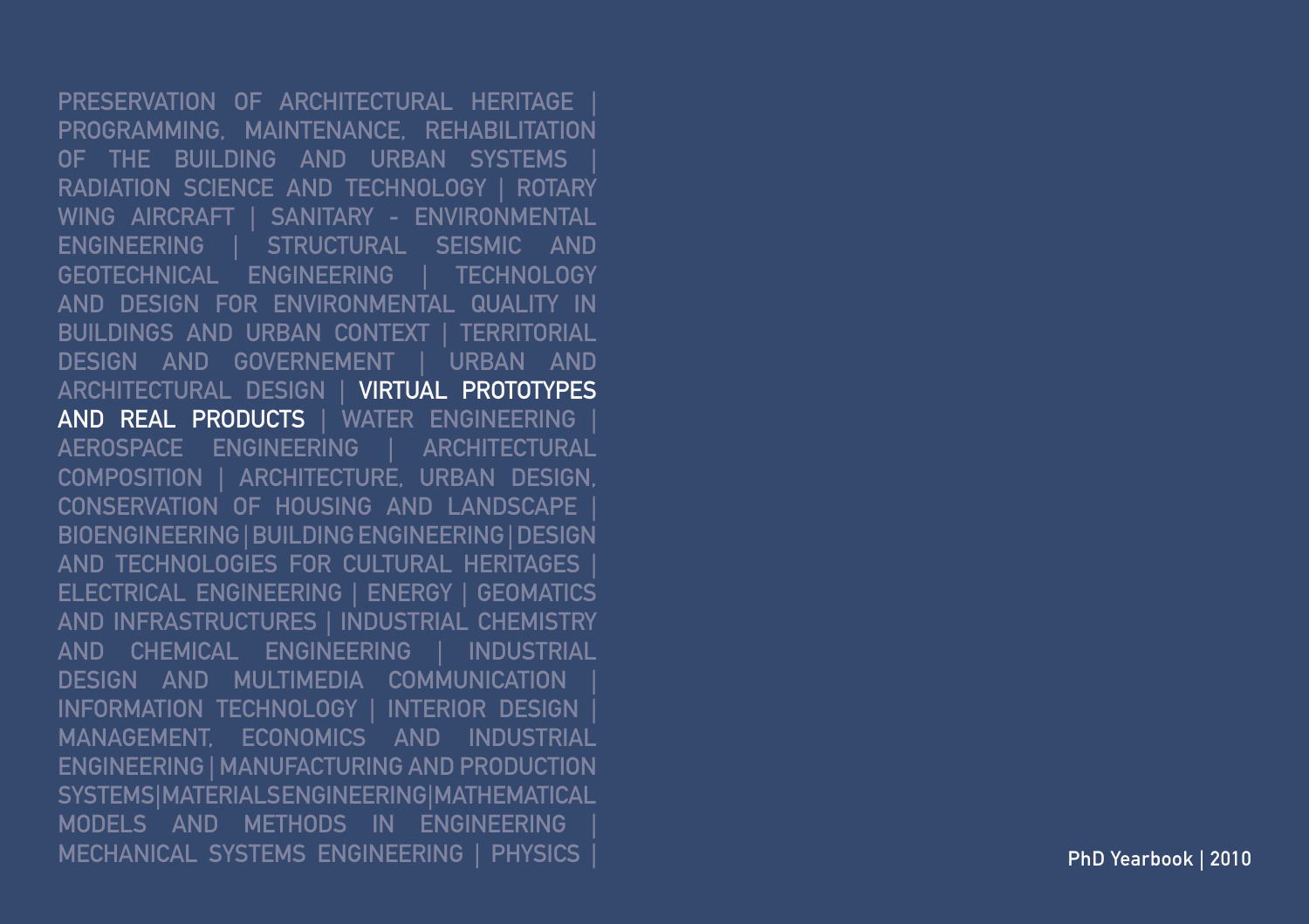

# DOCTORAL PROGRAM IN Virtual Prototypes and Real Products

Chair: **Prof. Francesco Trabucco** The goal of the Doctoral Course in "Representation and product development methods - Virtual Prototypes and Real Products" is that of educating (both in the cultural and scientific side) graduates in technical disciplines, which are willing to investigate issues concerning product development with virtual modeling methods and techniques through the phases of concept, functional design, ergonomics design, product use.

Further investigations will concern simulation and virtual testing methods and techniques. The Course is particularly focused on dynamic and evolution of integration and interrelations between methodologies, prototyping and simulation techniques and processes of manufacturing and testing through physical mock-ups.

The following issues have been identified as main features of the Doctorate:

- ∙ Industrial engineering design and methods, concerning methodologies and techniques of geometric modeling of complex systems and of human operators/users, shape modelling, virtual prototyping, simulation of physical behaviour of non-rigid materials, modeling and simulation of product development processes, methods and techniques of mixed reality and multimodal interaction integrated by haptic tools.
- ∙ Design, concerning basic representation methodologies, representation methodologies applied to industrial design for product and communication, making techniques of physical models, geometric modeling techniques using surfaces and polygons, 3D acquisition techniques, image processing techniques, photorealistic and non-photorealistic rendering techniques, visualization and simulation techniques, modelproduction techniques from 3D data, Image-Based Modeling techniques, Multimedia, Hypermedia techniques, Web design and Web 3D modeling.
- ∙ Industrial Design, concerning the relation between representation and design in different phases and contexts, definition of the design object, definition of methodologies of design and of factors concurring in the form-making process. Specific reference concerns use, fruition and individual/social consuming factors of the product (functional, symbolic and cultural factors); production factors (technical-economic, technical-systemic, technical-productive and technical-distributive factors); creation processes. All these issues are approached with historical-critical, theoretical-methodological and design tools.

The professional profile deriving from the Doctorate Course is capable of efficiently integrating and exploiting technologies and informatics tools for the creation, product virtualization, testing processes, product validation and use, adopting traditional experimentation methods of physical mock-ups. The graduated doctor is a person capable of interpreting a design intended as representation of evolving ideas; capable of using at best ICT for virtually creating and representing products and processes, and integrating new methods and technologies with traditional practices based on physical prototyping.

The outlined professional profile is of great interest both for the industrial and for the institutional research (Universities and Research Institutes) world. It can easily lead to: an academic career in emerging areas (both research and basic and specialized education); industrial product development teams, which are increasingly managing design and development in an integrated way and with novel technologies; a professional career as a specialist in the development of virtual prototyping integrated system for specific application sectors. We therefore believe that such a professional profile may find wide employment opportunities.

The Introductory courses are intended to uniform the Doctorate candidates' basic skills, after having considered the degree of their actual preparation in the field, and levelling possible lacks.

- ∙ Laboratory of art and science for representation
- ∙ Computer graphics laboratory
- ∙ Fundamentals of computer science for virtual prototyping A
- ∙ Fundamentals of computer science for virtual prototyping B
- ∙ Fundamentals of mechanical engineering
- ∙ Design methods
- ∙ Representation of curves and surfaces: theoretical aspects and applications
- ∙ Laboratory of CAD

The basic training to research activities covers classes that deal with scientific topics connected with techniques and technologies for product virtual prototyping.

Eleven basic research classes have been implemented, structured as research laboratories.

∙ Virtual Prototyping

rendering

- ∙ Interaction Methods and Techniques with virtual prototype
- ∙ Laboratory of modelling and simulation of product development processes ∙ Reverse Engineering
- ∙ Laboratory of Image-based & Reverse Modelling
- ∙ Mathematical techniques for animation and
- ∙ Laboratory for light virtual prototyping

Elective courses and training on specific themes Which include the participation of the Doctorate's candidates to seminars organized either internally or externally to the University, and tutoring activities form the members of the Doctorate's Board.

The Doctorate's Board will integrate the research activity with a series of activities connected with research contracts and collaborations with the industry. The Doctorate candidate will hence have the opportunity to give application to the acquired skills in a case study context and in research and development activities at national and international level.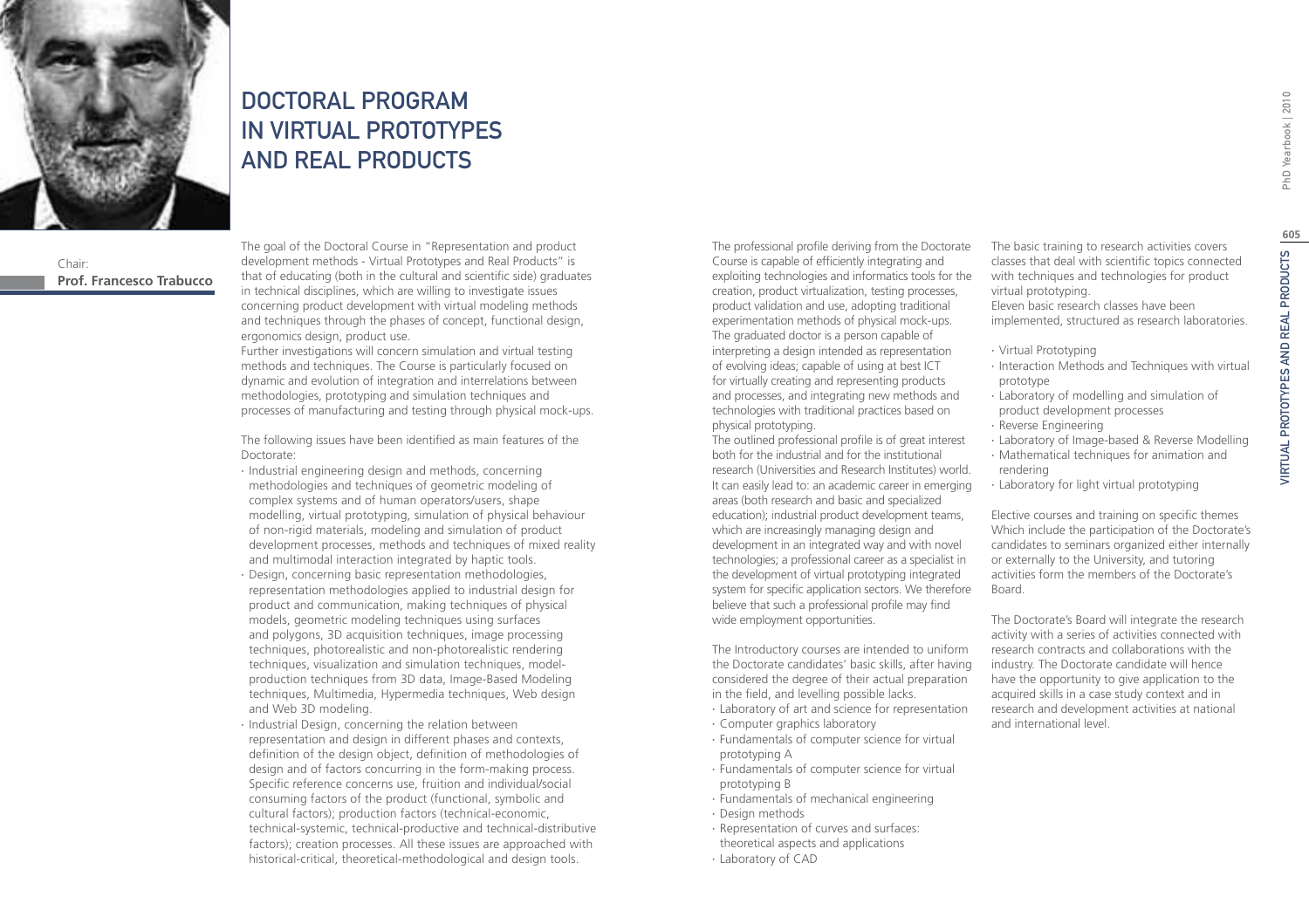## SYSTEM FOR AFSTHETIC SHAPES EVALUATION BASED ON HAPTIC INTERFACE COLLOCATED WITH A STEREOSCOPIC VISUALIZATION SYSTEM

#### **Mario Covarrubias Rodríguez**

Digital tools for shape creation and evaluation as computer aided styling tools are nowadays largely used for the design of products with aesthetic value, but these tools are too technical for designers. They are more inclined to express their ideas by crafting physical prototypes with their hands in a natural way, rather than using traditional tools based on mouse and keyboard interaction to describe products shape.

Furthermore, the manipulation of surface control points is not an easy and intuitive way for developing new shapes during a creative process. During the development of new concept products, designers need to physically interact with the evolving shapes of the products they are designing to check and evaluate aesthetic features of their products. Therefore, physical representations of the product to interact with are a necessary part of the design process.

The integration of haptic interfaces in traditional design tools would improve us ability and interaction issues and would allow designers to physically interact with the virtual products they are creating. In the past the haptic research community has largely investigated the pointbased interaction modality and, as result, many point-based devices with three or six degrees

of freedom are commercially available, but these tools are not suitable for shape evaluation and modification during the shape modeling phase. The design process of aesthetic products includes a typical sequence of activities where physical prototypes and digital models are both used and modified several times in an iterative loop, until the shape is fully satisfactory or the time available to design expires. While digital models usually focus only the visual aspects, physical mockups allow a better perception of the shape quality. However, moving from one representation (digital model) to the other (physical mockup) is not straightforward. In fact, the physical model cannot be immediately derived from the production phase. Before reaching a final satisfactory product representation, several loops are carried out and, therefore, several physical prototypes are developed during the design process. Moreover, each time a physical

mockup is required for evaluating the product, the design process halts, waiting for the construction of the physical prototype. However, while the other phases of the design process only take a few minutes or hours, the physical mockup

digital model, requiring a specific and defined during the iterative production requires more time that can range from days to weeks, causing a bigger impact in the design process. While in the engineering domain it is possible to reduce the number of physical mockups to very few, because the evaluation is based on quantitative criteria and all the analysis and simulations can be performed with virtual prototyping, in the aesthetic domain, the evaluation is more subjective, vague and multisensorial. In fact, the final result of product conception is not necessarily within the initial domain concerning the object shape and defined by the requirements that are approximated and not well defined. In fact, requirements evolve during the design process and are increasingly focused evaluation phase, making physical mockups more crucial and essential for any kind of evaluation. We developed an innovative design environment for surface analysis and modification. The system allows users to visualize models using a stereoscopic view and the assessment of sectional curves using touch over an

haptic strip, complemented with sound to convey information about the quality of the surface. Aesthetic design process analysis has revealed the importance on the usage of curves, either

characteristic or aesthetic, in the creation and manipulation of tridimensional (3D) shapes.

For what concerns shape evaluation, the haptic strip can be seen as a tool for shape analysis. Functionalities of CAS/ CAD tools for shape analysis have been developed over the years: functionalities for representing and checking sections, functionalities for representing and checking curvature of surfaces, reflection lines and porcupine diagrams. Each of these functionalities has been introduced to simplify the perception of class A surfaces quality and are, in general, oriented to the evaluation of a single aspect. Therefore, several functionalities are used together for a better and overall evaluation of the shape. The haptic strip adds an additional and innovative modality for shape evaluation where the perception of the quality of the curve is not based on mathematics or visualisation, but evaluation of alternatives in is based on touch, something that is new to the field of tools oriented to design. Concerning modification, users typical actions also start from a characteristic curve belonging to the surface that is pulled, pushed and stretched, in order to reach the desired shape. Of course, that is achieved by manipulating the mathematical

modifying a physical maquette (that implies acquisition of the digital model of the shape through reverse engineering procedures). In our solution, users can manipulate the haptic strip to change the shape of the surface, and the result is reflected in the digital model being visualized. The haptic-based immersive environment that we propose here will reduce the number of physical mockups during the design process and will shrink the design time by allowing the evaluation of the product shape and surface earlier. On the other hand, our system will allow designers to perform all the phases of the product design process (concept, modelling, visual and physical evaluation and modification) continuously and without any interruption. By doing so, we will reduce the need of necessary physical mockups allowing a wider exploration and comparative the given time. For designers, this would definitely increase comprehension of the shape under development and contribute to improve the product quality and dramatically reduce the development time. In summary, by providing a hapticbased immersive environment, we can expect the following

main benefits: Reduce time of

description of the curve or by

the conceptual shape.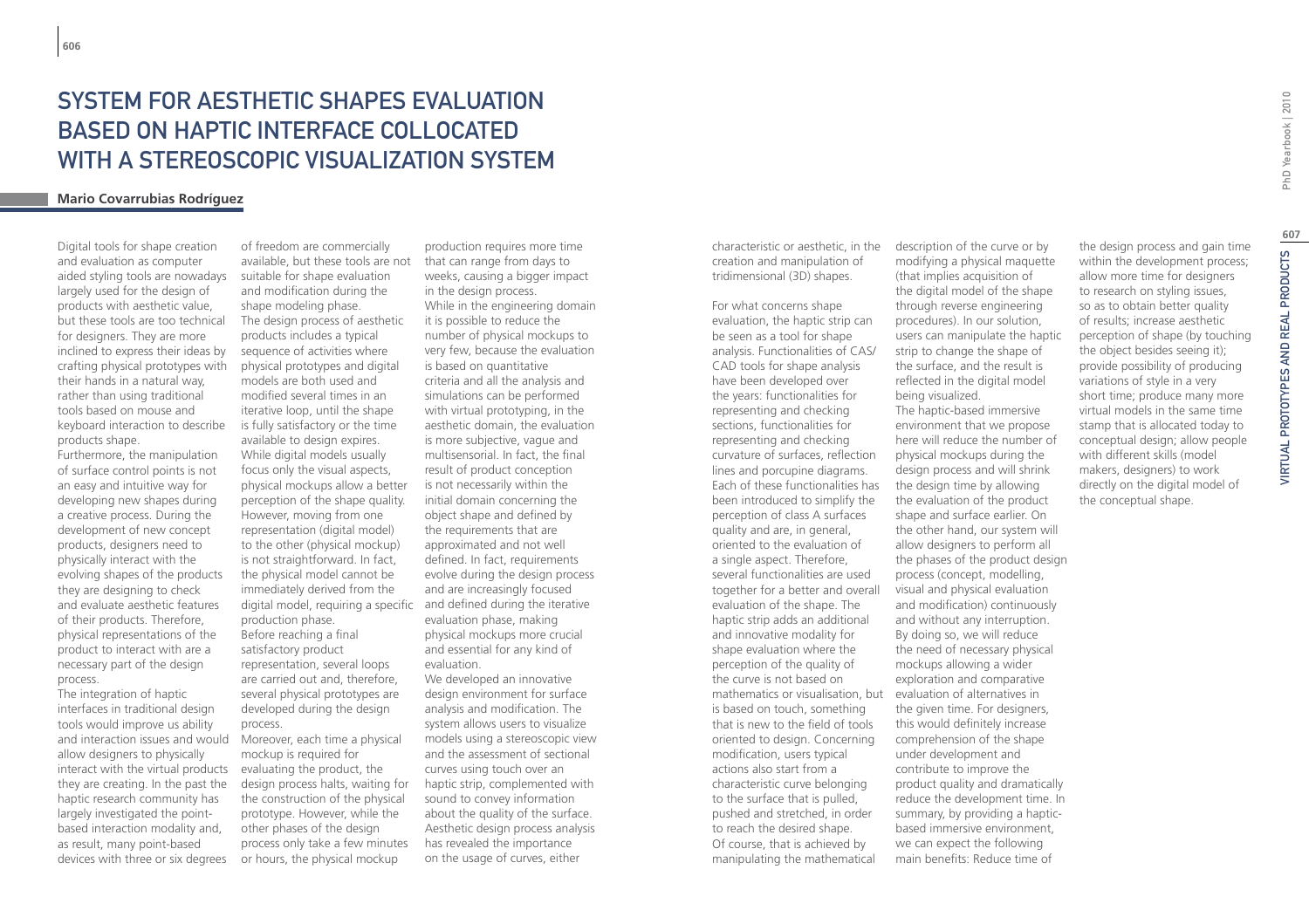## A new approach to the design of wearable technology

### **Venere Ferraro**

**608**

Nowadays there is a great inclination to modify wellbeing concept and health care by changing the technology in "wearable". Thanks to the rapid-changing of technology the market offers smart phones, Pc held in the hand, wearable calculators etc..

The expression "wearable device" refers to electrical or mechanical systems, which are worn on the human body by means of incorporation into items of clothing, or as an additional apparatus, which is fixed, by straps or harnesses. Such devices can perform functions such as sensing, communications, navigation, decision-making or actuation. A particularly recent class of wearable devices consists of devices, which are designed to perform specialist sensory perception of the surrounding environment so as produce augmented reality.

In a wide range, a wearable system is a device with a very simple structure thanks to which it' s possible to wear a technological apparatus with common clothes. This kind of device is made up of "wearable" sensors.

In the study of wearable device, the designer has to carry out a research to create an adequate core set of skill and know how in order to manage complex and multidisciplinary issues of

these systems. In this case is needed an interdisciplinary approach to project activity based on a nucleus of multidisciplinary competencies in the specific areas of industrial design, ergonomics, medicine and engineering.

The development of the wearable device design needs to accomplish the requirements of comfort and adaptableness connected to the anatomy of human body.

These aspects require a study about the ergonomics and "*wear*" "*ability*" that literally means ability to wear and concern the physical shape of wearables and their active relationship with the human form. Steve Mann, one of the founding members of the Wearable Computers group in the Media Lab and considered the *father* of wearables, defines wearable computing as "the act of wearing a computer on the bodies". Although there is a wide range of commercial wearable devices there are few products, which truly become ubiquitous and accomplish enduser really need.

The development of a wearable needs a study on placing objects on the human body with regards to mass, size, shape, mechanical properties. The reason of this research is visible in the lately technological developments:



new technologies simulate body functions and strengthen the organic features. Clothing and prosthesis are instruments thanks to which body redesigns itself. From this reason the wearable should be not an overlapping structure or close architecture but an enveloping film, "a second skin". The hypothesis for the development of this research activity was the creation of a method and guidelines transferable, repeatable and usable for the design of wearable. A wearable refers to a class

of devices really integrated in daily life, used all the time, wherever the user goes. There is an important distinction to be made: wearable has to be actually *worn*, and not just carried or held. A wearable needs to both work and look good and be worn in the same way the user wear clothing in

order to achieve the paradigm *anytime, anyplace, by anyone.*

A wearable device needs a new process that crosses the existing ones, demands a disciplinary team, from a mix of different backgrounds, to embrace a collective awareness of new technologies, research methods and design techniques. The research is developed through three case studies in **1. Wearability from ICES 2. Layered System 3. Design Method**order to show an approach to from the technological one. The design of wearable systems needs to be more focused on the user by involving him since the first step as suggested in

participatory design approach. The new method developed in the thesis resulted from the combination of different approaches such as Munari methods, design thinking by

IDEO, co-design etc… The idea was to build a method resulting from the most suitable also considering parameters of wearability, human variability and anatomy.

The method has been validated through three case studies:

- ∙ a new monitoring vest for maximising high intensity sport correct design". Design with performance
- ∙ a band for firemen safety ∙ a glove for post-stroke rehabilitation

Two main outcomes characterize and guide the design process.



the design of wearables different this thesis, the first one is the structure to shape a wearable and the second one is the method.

to the design of wearable system develop projects in the fields of This system normally comprises a moisture management 'baselayer' or 'second skin', a mid insulation layer, and a protective outer layer. Elements of personal protection, or body armour, may be incorporated into the system. The layered system is for sure the practical outcome of this research. A designer, knowing this structure could easily wearable technology because he has a mental scheme to follow while conceiving new concept This research aimed at satisfying requirements of wearability through an "anatomically people becomes the main challenges in wearable solutions. This thesis developed an instrument able to support

The process developed gives the designer not only the instruments useful to analyze, evaluate and define requirements, performances and project solutions most suitable for the resolution of the single system, but also the chance to address himself in a conscious way to the wearable sector. The process developed is able to support designer to catch people's needs in new ways, feeling the aspirations and desire, create innovative solutions to meet these needs. In wearable areas working with people is the only strategic way that design can adopt. Users often reject objects felt unfamiliar to own body, even if they can improve daily life. This happens because in past the designer overlooked the relationship between human body and the wearables, which involve both physical and psychological side.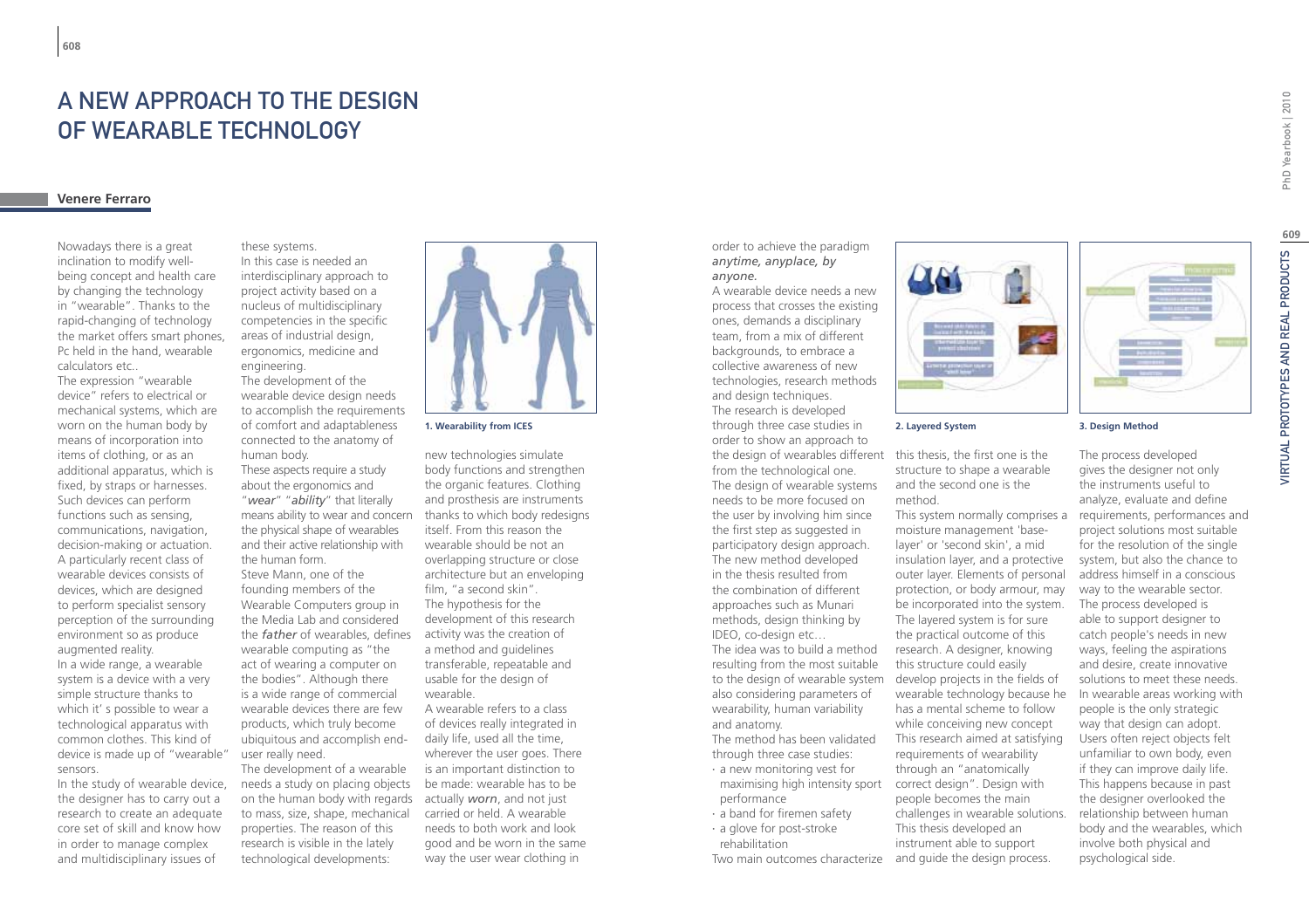## Multimodal Interaction in the Aesthetic Product Design

### **Francesco Ferrise**

The Product Development Process in the last years has benefited from the introduction of some Virtual and Mixed Reality (VR and MR) technologies in some of the steps that compose it, in terms of cost reduction of prototypes that becoming digital are substituting the physical ones, and also the reduction of the time-tomarket, being these prototype more flexible, easy to share and modify.

Virtual and Mixed Reality technologies and applications have been historically developed as a support for the design process. After more than forty years from the first products, their technological advances, the reduction of their cost and their major availability on the market has produced a growth of applications that make use of these technologies.

One of the commonly known definition of Virtual Reality, states that "Virtual Reality is a high-end user-interface that involves real-time simulation and interactions through multiple sensorial channels". This definition speaks clearly of the integration of different sensory modalities in the creation of a VR application, and it seems similar to the definition of multimodality, that speaks of use of different sensory modalities for interactive Human-Computer Interaction applications.

The same definition can also be applied also to the case of Mixed Reality applications, that are similar to VR applications but differently from those, they mix real and virtual information. What happens often for a large number of applications that are recognized as VR or MR applications is that they exploit only the visual channel. The senses of touch and hearing for example, as smell and taste are still not so used, also if the scientific communities that work in these fields are growing. The use and integration of different sensory modalities requires a structured approach that has to grant that the application is usable and communicates correctly with the final user that is the human.

In the first steps of the Product Development Process the shape of the final product is the major focus of designers. They are used to express their idea of the product by manually sketching on papers, and building some physical three-dimensional representation of the product itself. During the creation of these mock-ups the interaction (with the prototype) is based on the combination of different sensory modalities, basically the visualization and the touch, in which some of them are particularly skilled. The CAD tools that today support the creation of shape need a deep

mathematical understanding in order to be correctly used and make use of traditional interaction interfaces like mouse and keyboards conceived and used to deal with texts. Interactive systems in order to exploit a skill need to be based on the integration of different sensory modalities, and these kind of systems in which the user learns by doing and are called enactive systems. The integration of different sensory modalities cannot be accomplished without knowing how single sensory modalities work. Then it is also important to know how they are combined and integrated in the perception of the real world and so how human interact with the real world. So before building complex Human-Computer interfaces based on the combination of multiple sensory modalities, it is necessary to understand how the human sensory and perceptual systems work.

The complex field of the human sensation, perception and cognition is not necessarily known to those who develop technologies, also for VR and MR worlds, and the risk is that many interesting applications fail when they come in contact with humans, so when they have to be used. One of the objectives of the work described in the thesis is to synthesize

the complex field of human interaction with the real world, trying to extract the information that is necessary in order to create a multimodal interaction paradigm. This synthesis is based on the literature used in the human factors, neuroscience and cognitive psychology academic and research fields. The first part of the work is oriented to understand how human sensory system works, how humans perceive, and how they understand the meaning of the things they are interacting with (cognition).

Sometimes their combination can bring to an illusory percept. The illusions are very interesting because they can be used in the developing of multimodal systems when it is not possible to use correctly one sensory modality. So it is interesting to understand when an illusion occurs, and why, in order to replicate and re-use it. Once learned how the human sensory and perceptual systems work, we need to understand how the technologies developed was to create a multimodal for VR and MR applications make use of the single and of combined sensory modalities. Then we want to know how they will support us in exploiting in evaluating and modifying a sensory modality when our aim is to create a VR/MR system. After this analysis we address the main objective of the research work, that is the creation of a model for multimodal interaction with Virtual and Mixed worlds. This model needs to be built around the user, taking into account his way of sensing and perceiving, his way of integrating different sensory inputs and outputs. This model, being usable for VR and MR applications has to

take into account the fact that inputs and outputs can be of different nature, real and virtual, combined together. Then the model has to be able to describe in a simple and intuitive way, and synthesize the complexity of a multimodal application without lacking in details. It has to describe VR/MR application in terms of information transfer and interaction modalities. It has to be thought for a single user but also for multiple users. Being usable for designing complex interaction systems it has to be organized as a design process based on two fundamental steps: analysis and synthesis. The work has been conducted in the Product Development Process field and we choose to concentrate on the definition of aesthetic shapes in one of its first phases, the concept phase, so we choose two case studies in this step of the process. The first of the case study has been developed in the context of the FP6-IST-5-034525 SATIN European Project whose aim interaction tool based on three sensory modalities, hearing, vision and touch in order to support the industrial designers the shape of aesthetic industrial products. In this case study we want to see how our model helps in describing and designing a multimodal and enactive system that makes use of two sensory modalities, that are vision and touch, in order to replicate an existing task of tactile exploration and evaluation of shapes, and one third modality, that is the hearing one in order to convey

to the user information that in not naturally perceived in the

real task, like for example the curvature of the shape. In the second case study we want to see what happens when two different cultures. like those of industrial designers and engineers have to be put together in the definition of a product that is both aesthetic and functional, since the concept phase. So we want to see how our multimodal approach supports us in creating a system that differently from the first one is collaborative, and so includes more than one user. This case study has been developed in the context of the Italian PRIN 2006 PUODARSI project whose aim was to develop an interactive system for shape modeling and analysis where industrial designers and engineers could collaborate in the creation of a functional and aesthetic shape in the concept phase of the Product Development Process.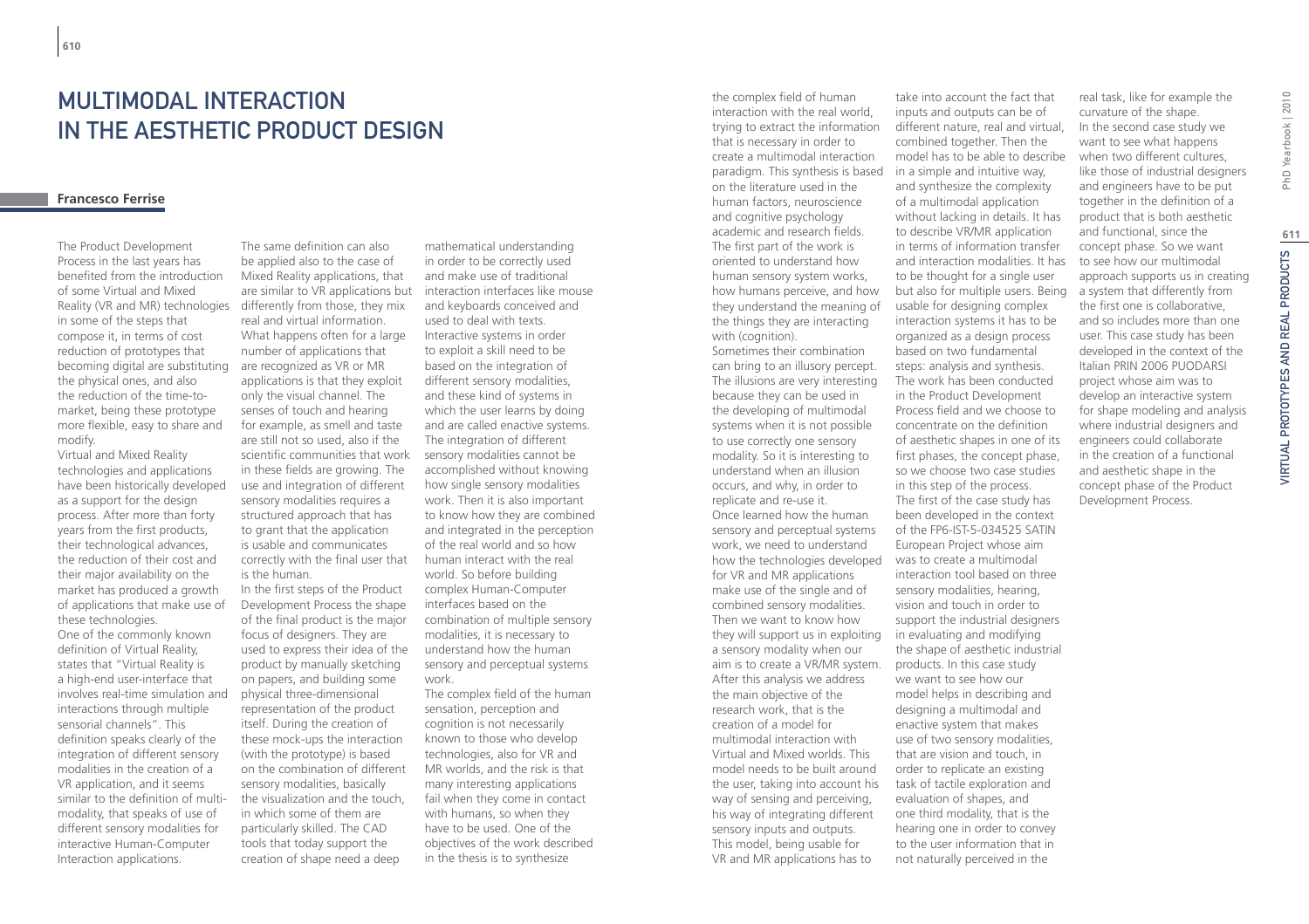## Analysis on Reverse Modeling application WITHIN THE DESIGN PRODUCT CHAIN

### **Giorgia Morlando**

#### **Abstract**

This PhD thesis deals with 3D digital survey techniques and methodologies applied to the Industrial Design process; these techniques are known as *Reverse Modeling*. The 3D digital techniques allow the passage from a physical object into his digital model with a minor loss of information compared to handmade survey. Design objects are often defined by elaborated and detailed shape that requires very high amount of data and precision in order to describe surface behaviours. For these reasons, digital survey could be the finest solution for design object. Despite experimental method validity, the use of the digital technologies in the Industrial Design process presents some resistances. For these reasons this thesis tends to investigate which problems are related to the introduction of reverse modeling inside the design process. The study of critical situation is addressed to the analysis of the dynamics and the decisional phases that turn around the acquisition of a new technology. Analysis proposes to identify some crucial moments in the business system of decisions both as it concerns the economic subject, both as it concerns who is directly involved in the use of this technology. The research has been managed

through questionnaires and interviews addressed to the firms, these methods allowed to pick a set of data about the designer role in firm, the use of physical models in the definition of the product and the use of the digital survey. These data confirmed some resistances, as pointed out by the analysis of the standard economic literature. With the purpose of pointing out which are the actual resistances for this and improves the relationship specific methodology, the thesis proposes a classification of the market sectors from the point of view of the reverse modeling, in order to understand proper instruments for different categories. In this way, the availability of some knowledge helps the overcoming of critical moments and allows a conscious objectives, the work has been

choice. Conceptual nodes: analysis on the phases: dynamics involved in the decision-Phase I - Definition of the making and operational stages that rotate around the acquisition of a three-dimensional digital survey instruments. Analysis on hypotheses, aims to explore the nature of the resistance in the argument and identify the order to deliver some information that allows companies to decide with awareness on the design the hypothesis is an assertion, process.

#### **Introduction and description of objectives**

This PhD thesis investigates the critical moments arising from the use of three-dimensional digital

survey within the companies' framework.

The analysis seeks to identify some key points of corporate decision-making both in the economic entity, both in the people involved using this technology. The revision of the resistances that may occur permits to evaluate the information involved in the dissemination of knowledge about tools. Besides, it simplifies between academic research and companies, in a contest such as the Industrial Design, in which theoretical knowledge and practice finds its maximum expression inside the firms.

#### **Methodology**

In order to achieve the divided into the following

problem and assumptions: the first step, i.e. the choice of the problem and the definition of problem that will be the subject of analysis. In social research, unsure and unproven, regarding the facts involved in the theory. In this research it was necessary to frame the problem of the potential application of reverse modeling in the development product process. The definition

of the problems has been obtained through a preliminary descriptive study consisting of interviews and questionnaires carried out in companies. The information obtained allow considering a condition of partial use of 3D digital survey within the companies. Starting from this analysis it was therefore suggested that the reverse modeling is unused because it is considered too expensive, too difficult or unnecessary in the process.

Phase II - Research plan: since the assumption has been done, the researcher must define how to measure the variables and which group of subjects consider, making some evaluation on number and characteristics that the participants should have. In this stage it is also figured out which data collection techniques are most appropriate. considering the macro The different analysis techniques are investigation, experiment, observation and ethnomethodology. Since it is difficult to implement research in companies (e.g. due to lack of interest or time), I preferred to leave the data collection technique open, choosing between more than one method The analysis shows that of investigation.

Phase III - Mapping the state of the art: the third phase of the research consist on mapping the state of the art, through the according to the object itself, analysis of books, publications, trade journals, and the economic has specific problems which sector. The analysis revealed the presence of a factor of psychological inertia to change that regards the company at higher levels, i.e. levels of decision making, and at lower levels of the company. Phase IV – Data Collection: the

fourth phase was performed using two main methods: the questionnaire and the interview. Besides these techniques, the observation is the method that characterized the case studies. Observation is the main technique for nonverbal behaviours data collection and may be used with other techniques simultaneously, such as experiments or inquiries. Phase V - Analysis and interpretation of data: at the end of the data collection phase, there is often a considerable amount of information that is necessary to structure and relate to the assumptions. Data analysis has been done after the data reducing, this step has seen deletion of not relevant information with the analysis and the definition of some categories of study and comparison of information arguments. The categories are: design process, role of the designer, realization of physical models, digital survey. In the end, the assumptions have been checked on the basis of the information collected.

#### **Results**

some companies use a highly standardised design process for the products creation; others instead change the steps considering that each product should be defined from time to time. For this reason the first type of organization uses a defined number of physical models, while in the second organization the number varies up to the definition of the final form and it could require an

iterative process in order to refine the shape that bring to the production of up to twenty physical models. Similarly, some companies do not insert the reverse modeling within the design chain and do not see any potential application, while others use it regularly for those objects whose formal characteristics make difficult to detect them by hand.

In a heterogeneous setting like Italian companies, it is difficult to define in a statistical manner which is the spread of use of these systems. Despite the difficulty of determining an amount of use, does not lack the capability to analyze the enterprise dynamics. These dynamics are much more complex as minor is knowledge about tools and applications. By the use of questionnaire and interviews, this PhD thesis improves the understanding of internal dynamics and relationship into the companies' area that regards product design and development, and allows locating the point of view that refers the digital survey. This research permitted to validate the starting assumptions and to provide a greater articulation about the reasons of use of these technologies.

#### **Key words**

Digital survey, industrial design, digital photogrammetry, laser scanner, resistance to change, process innovation, market sectors.